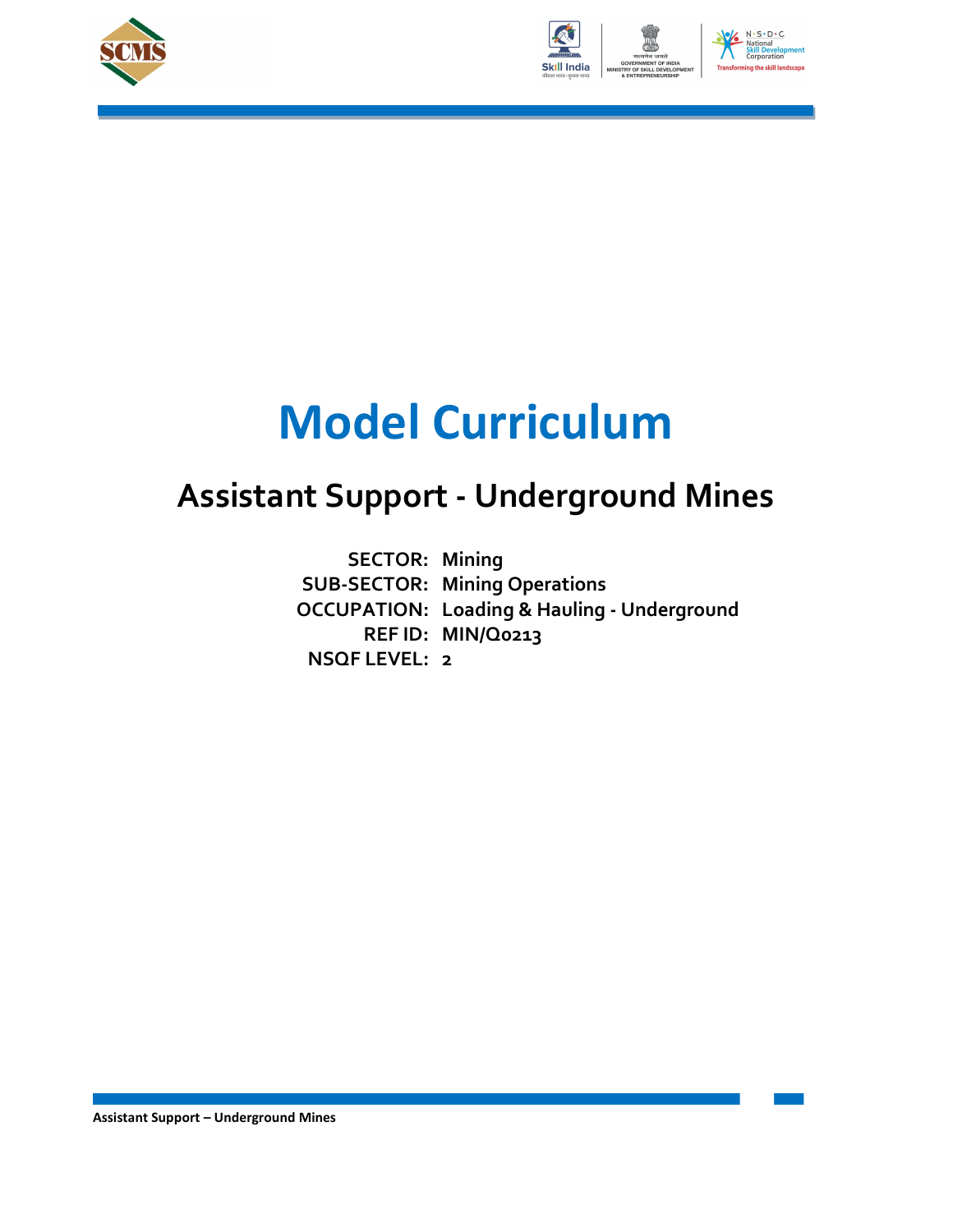



| shah anu-gearves                                                                                                                                            | SOVR                                                                                                                                                  | $-5 - D + C$<br>ational<br>Skill Development<br>Corporation<br>Transforming the skill landscape |
|-------------------------------------------------------------------------------------------------------------------------------------------------------------|-------------------------------------------------------------------------------------------------------------------------------------------------------|-------------------------------------------------------------------------------------------------|
|                                                                                                                                                             | Certificate                                                                                                                                           |                                                                                                 |
|                                                                                                                                                             | <b>CURRICULUM COMPLIANCE TO</b><br>QUALIFICATION PACK - NATIONAL OCCUPATIONAL<br><b>STANDARDS</b>                                                     |                                                                                                 |
|                                                                                                                                                             | is hereby issued by the                                                                                                                               |                                                                                                 |
|                                                                                                                                                             | SKILL COUNCIL FOR MINING SECTOR                                                                                                                       |                                                                                                 |
|                                                                                                                                                             | for the                                                                                                                                               |                                                                                                 |
|                                                                                                                                                             | <b>MODEL CURRICULUM</b>                                                                                                                               |                                                                                                 |
|                                                                                                                                                             | Complying to National Occupational Standards of<br>Job Role/Qualification Pack:'Assistant Operator-Underground Mines' QP No. 'MIN/Q 0213 NSQF Level2' |                                                                                                 |
| Date of Issuance:<br>February 10 <sup>m</sup> , 2017<br>September, 9th, 2019<br>Validup to*<br>* Valid up to the next review date of the Qualification Pack |                                                                                                                                                       | Shipmeder<br>Authorised Signatory<br>(Skill Council for Mining Sector)                          |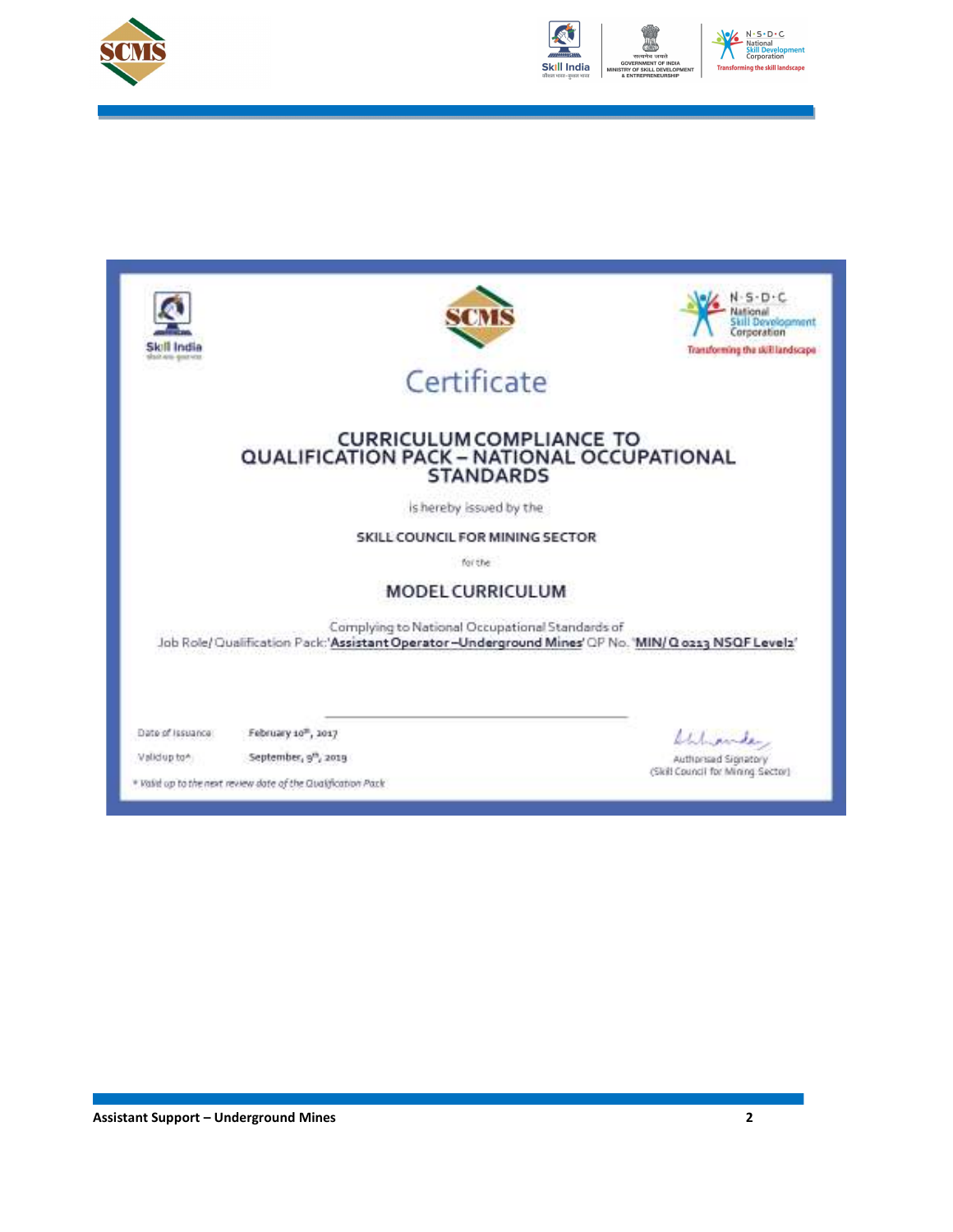



### TABLE OF CONTENTS

| 1. Curriculum                    | 01 |
|----------------------------------|----|
| 2. Trainer Prerequisites         | 10 |
| 3. Annexure: Assessment Criteria | 11 |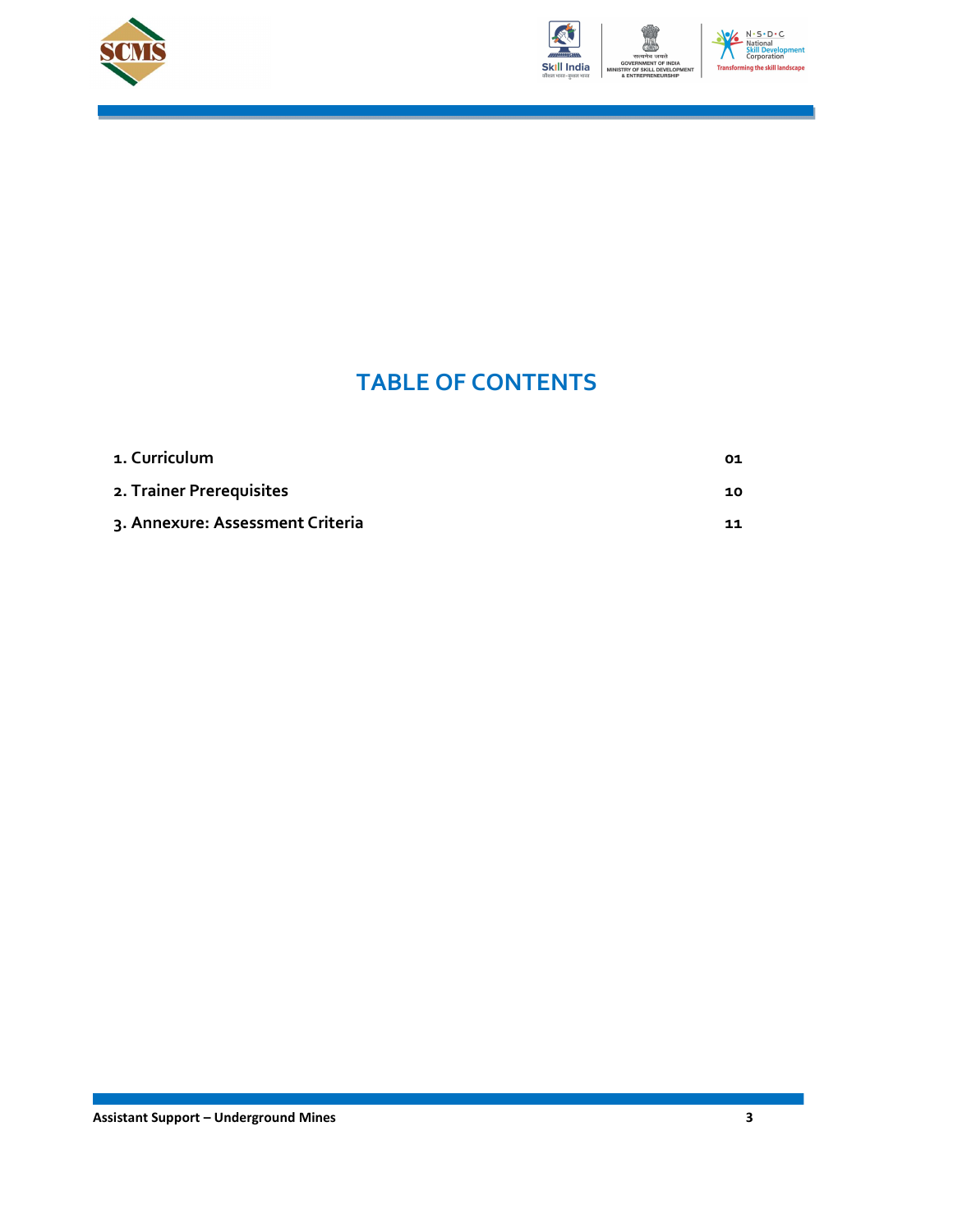



# Assistant Support-Underground Mines

#### CURRICULUM / SYLLABUS

This program is aimed at training candidates for the job of a "Assistant Support-Underground Mines", in the "Mining & Allied" Sector/Industry and aims at building the following key competencies amongst the learner

| <b>Program Name</b>                        | <b>Assistant Support - Underground Mines</b>                                                                                   |                                                                                                                                 |                                                                                                                                                                                                                                                                                                                                                                                                                                                                                                                                                                                                                                   |
|--------------------------------------------|--------------------------------------------------------------------------------------------------------------------------------|---------------------------------------------------------------------------------------------------------------------------------|-----------------------------------------------------------------------------------------------------------------------------------------------------------------------------------------------------------------------------------------------------------------------------------------------------------------------------------------------------------------------------------------------------------------------------------------------------------------------------------------------------------------------------------------------------------------------------------------------------------------------------------|
| Qualification Pack Name &<br>Reference ID. | MIN/Q0213                                                                                                                      |                                                                                                                                 |                                                                                                                                                                                                                                                                                                                                                                                                                                                                                                                                                                                                                                   |
| Version No.                                | 1.0                                                                                                                            | Version update date                                                                                                             | 03-06-2017                                                                                                                                                                                                                                                                                                                                                                                                                                                                                                                                                                                                                        |
| <b>Pre-requisites to Training</b>          | Class VIII Pass                                                                                                                |                                                                                                                                 |                                                                                                                                                                                                                                                                                                                                                                                                                                                                                                                                                                                                                                   |
| <b>Training Outcomes</b>                   | bolting and other equipment operations.<br>and repair and maintenance jobs.<br>protective equipment.<br>welding of equipments. | After completing this programme, participants will be able to:<br>• repair and maintenance of mining equipments including HEMM. | · assists operators and technicians in underground mines, including in haulage, conveyor<br>operation, Drilling, coal cutting, water pump operation, SDL/LHD operation, Roof<br>• ensure the cleanliness of the equipment & worksite, carries the tools and tackles from<br>store to required site and assist the operator and technicians in checks and operation<br>. become well versed with Environment Health & Safety: Well versed with on-site<br>occupational health and safety measures relating to blasting and use of personal<br>• identify and use basic tools, equipment & materials: Understanding of carrying out |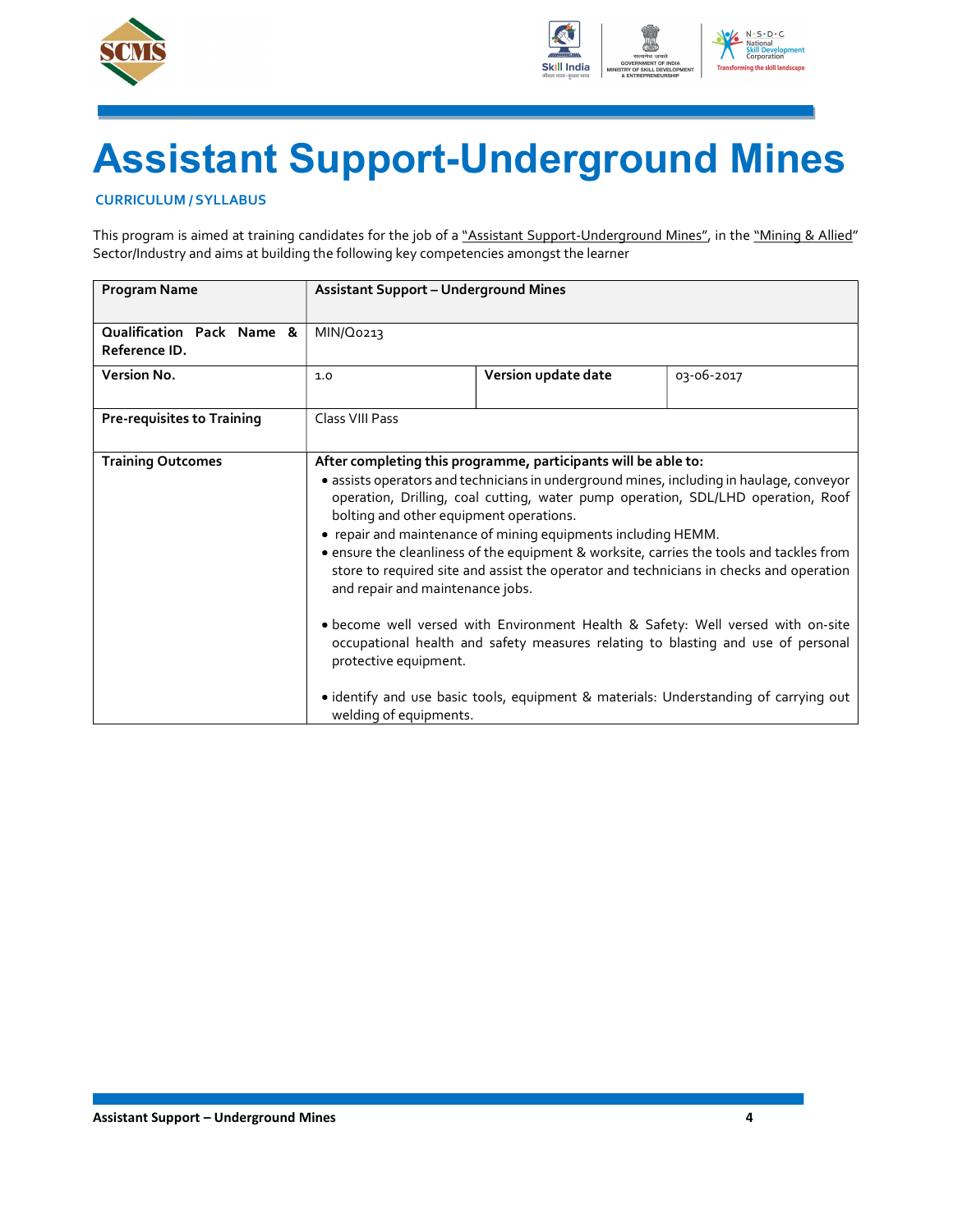



This course encompasses 3 out of 3 National Occupational Standards (NOS) of <u>"Assistant Support-Underground Mines"</u> Qualification Pack issued by "Skill Council for Mining Sector".

| Sr.<br>No.   | <b>Module</b>                                                                                                                                                                                                        | <b>Key Learning Outcomes</b>                                                                                                                                                                                                                                                                                                                                                                                                                                                                                                                                                                                                                                                                                                                                                                                                                                                                                                                                                                                                                                                                                                  | <b>Equipment Required</b>                                                                                                                                                                                                                                                                                                                                                                                                                                                                           |
|--------------|----------------------------------------------------------------------------------------------------------------------------------------------------------------------------------------------------------------------|-------------------------------------------------------------------------------------------------------------------------------------------------------------------------------------------------------------------------------------------------------------------------------------------------------------------------------------------------------------------------------------------------------------------------------------------------------------------------------------------------------------------------------------------------------------------------------------------------------------------------------------------------------------------------------------------------------------------------------------------------------------------------------------------------------------------------------------------------------------------------------------------------------------------------------------------------------------------------------------------------------------------------------------------------------------------------------------------------------------------------------|-----------------------------------------------------------------------------------------------------------------------------------------------------------------------------------------------------------------------------------------------------------------------------------------------------------------------------------------------------------------------------------------------------------------------------------------------------------------------------------------------------|
| $\mathbf{1}$ | Introduction<br><b>Theory Duration</b><br>(hh:mm)<br>10:00<br><b>Practical Duration</b><br>(hh:mm)<br>20:00<br><b>Corresponding NOS</b><br>Code<br><b>Bridge Module</b>                                              | Understanding of following:<br>. About Underground Mining process.<br>. Regulatory context specified to work in underground mines.<br>· Specific Safety measures in underground mines.<br>• Knowledge of risks involves in UG mines.<br>Assist in UG mines-<br>• Constraint for assistance, awareness of various techniques used<br>in underground mines, including in haulage, conveyor<br>operation, Drilling, coal cutting, water pump operation,<br>SDL/LHD operation, Roof bolting and other equipment<br>operations, repair and maintenance.<br>• Ensure the cleanliness of the equipment & worksite, carries the<br>tools and tackles from store to required site and assist the<br>operator and technicians in checks and operation and repair and<br>maintenance jobs.<br>. Receive and understand directions from operator and<br>technicians, basic knowledge of risk and work safety, and finally<br>physique to sustain strenuous condition.<br>· Assist Operators and Technicians in underground Mining<br>operation, in operation of mining machinery and in servicing<br>and maintenance of varied machinery. |                                                                                                                                                                                                                                                                                                                                                                                                                                                                                                     |
| 2            | <b>Getting work area ready</b><br>pre-operational<br>and<br>checks.<br><b>Theory Duration</b><br>(hh:mm)<br>20:00<br><b>Practical Duration</b><br>(hh:mm)<br>70:00<br><b>Corresponding NOS</b><br>Code<br>MIN/N 0243 | This OS unit is about providing necessary assistance to operators<br>in pre operational check of the machines and getting ready for<br>daily operations. This unit/task covers the following:<br>• Getting work area or machine ready for operation,<br>• Assisting in daily inspection and fault reporting.<br>• Assisting to carry the right tools and other accessories.<br>• Clean the haulage track, mining machinery and work area,<br>· Couple / uncouple haulage tubs / carriages,<br>• Check oil and lubricants level.<br>. To immediately notify any unsafe material or cut wire or any<br>such broken things to operator/technician<br>. Carry out daily greasing and lubrication of conveyors and<br>machine drives as per<br>· Schedule or as directed by operator/technician.<br>. Help replace any drill bit as per instruction from Operator /<br>technicians.<br>. Follow the work orders.<br>· Assist the Operator and Technician in conducting daily<br>inspection and check of different machines                                                                                                         | Safety<br>Self-<br>lamp,<br>self-rescue<br>contained<br>device, Slurry<br>pipeline,<br>Spreader (mining), Stacker,<br>mill,<br>Stedman<br>Stamp<br>Machine<br>Company,<br>Sundew (dragline), Photo<br>analysis, Quarry tub, Road<br>header,<br>Rock breaker,<br>Mining lamp, Underground<br>Personnel Carriers, Davy<br>lamp, Dragline excavator,<br>Drill floor, Drilling jumbo,<br>Headboards, Footplates,<br>Cone setting tools.<br>Helmet, gloves, harness,<br>earplugs, goggles, node<br>mask. |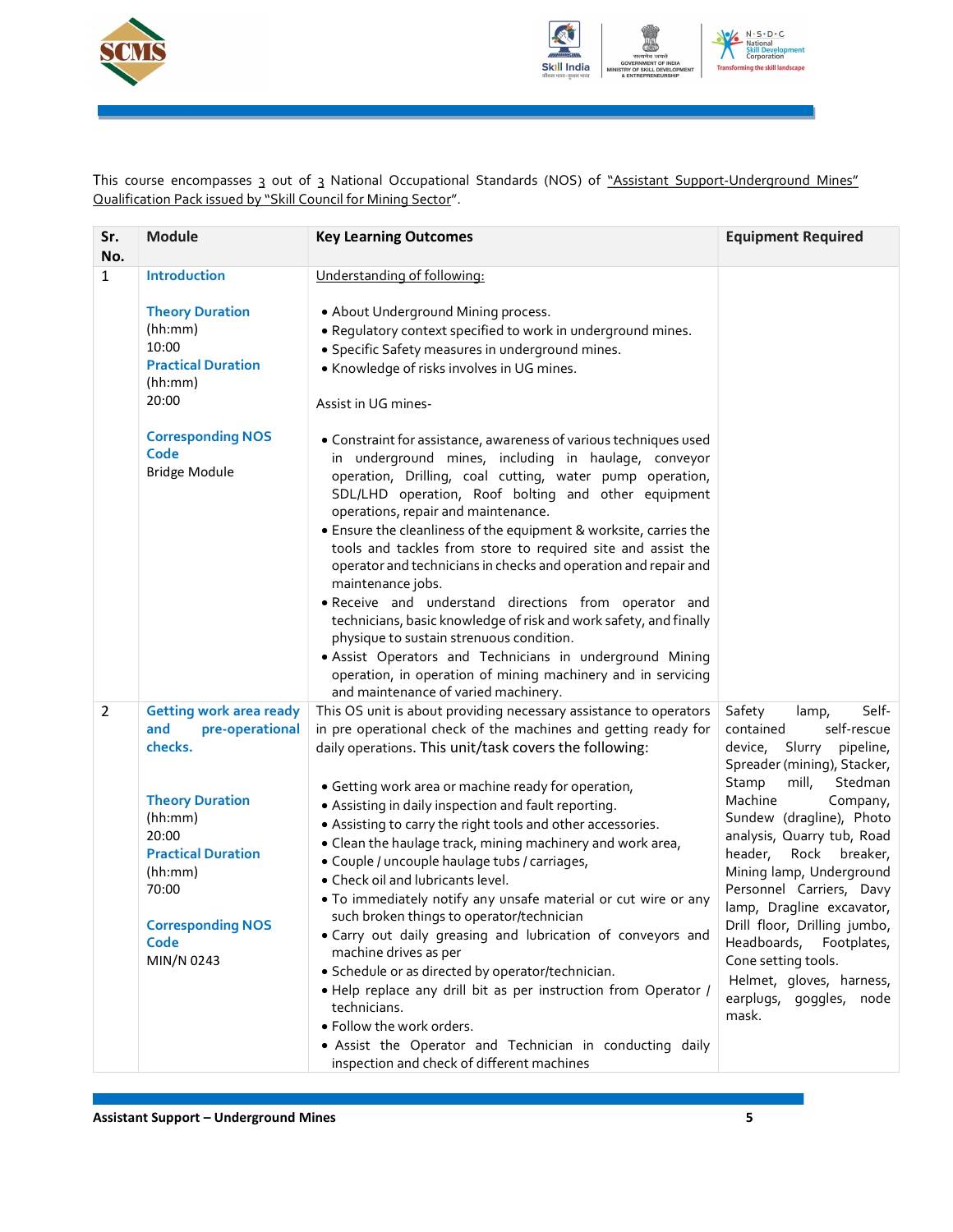



|   |                                                                                                                                                                              | • Carry out preliminary & visual checks. Observe any unusual<br>noise, vibration, leak, spillage, accumulation etc. and<br>communicate the same to Operator / Technician / Fitter.<br>• Check track chain bolts and give torque if required. Check belts,<br>chains and other drive components<br>. Take readings of meter and gauge measurements & sensor<br>standards inform operator and technician.<br>· Carry required tools, daily consumables and parts required<br>during the operation to the machine<br>• Clean the machine parts or subassemblies for technicians to<br>carry out fault repair.<br>. Use the tools in proper way and as per direction of operator /<br>technician.<br>. The individual needs to know and understand basic knowledge<br>of different UG mine machines and their functionalities -<br>Haulage of tubs, coupling, decoupling etc.<br>$\circ$<br>Conveyor systems to transport rocks and minerals.<br>$\circ$<br>Drill to make hole in the coal seam,<br>$\circ$<br>Rock or Coal cutting machines.<br>$\circ$<br>Different types of pumps to drain out water from mines.<br>$\circ$<br>SDL/LHD to transport coal.<br>$\circ$<br>Machines to operate winding engine/ cage for lift and<br>$\circ$<br>withdrawn the miner from mines.<br>Roof bolting machines operation.<br>$\circ$<br>Electrical instruments used in underground :-<br>i)<br>$\circ$<br>Transformers, ii) Switchgear, iii) Lighting, iv) Pump,<br>v) Motors.<br>Gas detectors and precautions to be taken against noxious<br>$\circ$<br>gases.<br>. Know right lubricants for conveyors, drives, gearboxes, chain<br>and sprocket drives and greasing points of different machines<br>. Know the right set of tools and tackles required for<br>Maintenance.<br>. Procedure of acquisitions of tools and tackles from store and<br>return policies.<br>· Different types of jacks and lifting tackles and their capacity. |                                                                                                                                                                                                                                                                                                                                                                             |
|---|------------------------------------------------------------------------------------------------------------------------------------------------------------------------------|----------------------------------------------------------------------------------------------------------------------------------------------------------------------------------------------------------------------------------------------------------------------------------------------------------------------------------------------------------------------------------------------------------------------------------------------------------------------------------------------------------------------------------------------------------------------------------------------------------------------------------------------------------------------------------------------------------------------------------------------------------------------------------------------------------------------------------------------------------------------------------------------------------------------------------------------------------------------------------------------------------------------------------------------------------------------------------------------------------------------------------------------------------------------------------------------------------------------------------------------------------------------------------------------------------------------------------------------------------------------------------------------------------------------------------------------------------------------------------------------------------------------------------------------------------------------------------------------------------------------------------------------------------------------------------------------------------------------------------------------------------------------------------------------------------------------------------------------------------------------------------------------------------------------------------|-----------------------------------------------------------------------------------------------------------------------------------------------------------------------------------------------------------------------------------------------------------------------------------------------------------------------------------------------------------------------------|
| 3 | <b>Assisting in Operation</b><br>and Maintenance.<br><b>Theory Duration</b><br>(hh:mm)<br>20:00<br><b>Practical Duration</b><br>(hh:mm)<br>75:00<br><b>Corresponding NOS</b> | scheduled<br>Providing<br>necessary<br>assistance in operation,<br>maintenance and repair in case of breakdown.<br>. This unit/task covers the following:<br>• Assisting in daily operation.<br>• Assisting in breakdown repair and scheduled maintenance.<br>. Understand the basic operations of each machine in<br>underground mines.<br>• Follow the instruction of supervisors/operators/Technicians.<br>• Check the machine vicinity is clear of any obstructions and no<br>unauthorised person is present there. To notify the operator<br>accordingly.                                                                                                                                                                                                                                                                                                                                                                                                                                                                                                                                                                                                                                                                                                                                                                                                                                                                                                                                                                                                                                                                                                                                                                                                                                                                                                                                                                   | Safety<br>Self-<br>lamp,<br>self-rescue<br>contained<br>device,<br>Sepro<br>Mineral<br>Systems, Slurry pipeline,<br>Spreader (mining), Stacker,<br>Stamp<br>mill,<br>Stedman<br>Machine<br>Company,<br>Sundew (dragline), Photo<br>analysis, Quarry tub, Road<br>header, Rock breaker,<br>Mining lamp, Underground<br>Personnel Carriers, Davy<br>lamp, Dragline excavator, |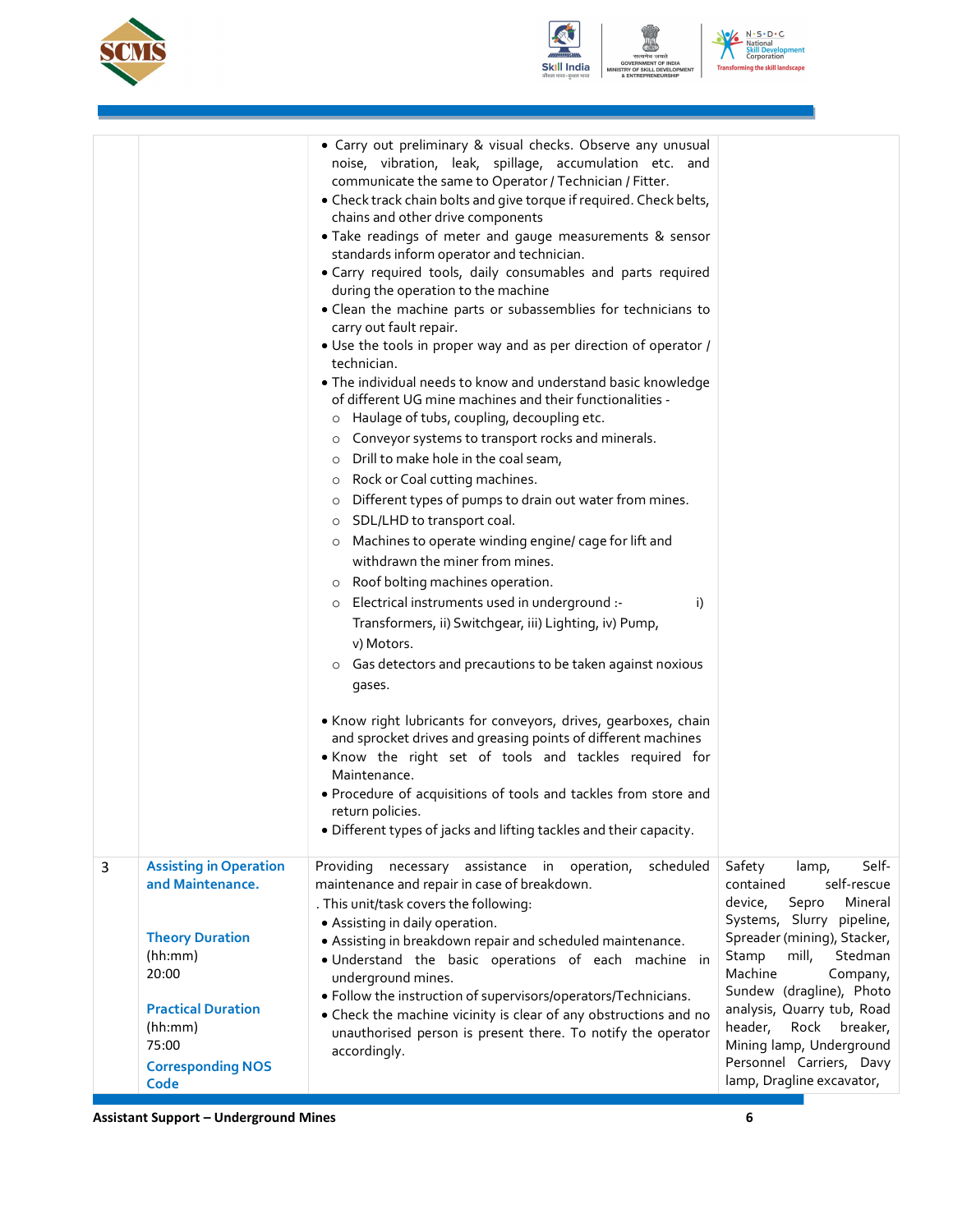



 $N \cdot S \cdot D \cdot C$ National<br>Skill Develop<br>Corporation ming the skill landscape Transfo

| MIN/N 0244 | · Switch on / off of conveyors, hoists and lifting tackles,<br>dewatering pumps etc. as per Operator / Technicians         | Drill floor, Drilling jumbo,                                 |
|------------|----------------------------------------------------------------------------------------------------------------------------|--------------------------------------------------------------|
|            | instruction.<br>. Do coupling and decoupling of haulage tubs and carriages as<br>required.                                 | Headboards, Footplates,<br>Cone setting tools.               |
|            | • Carry out regular visual checks and communicate to technician/<br>operator any unusual noise, vibration, leak, spillage, | Helmet, gloves, harness,<br>earplugs, goggles, node<br>mask. |
|            | accumulation etc.                                                                                                          |                                                              |
|            | . To take note of any alarm message during operation and report<br>the same to Technician or Operator.                     |                                                              |
|            | • Carry the supports and other materials for timber man and roof<br>bolter etc.                                            |                                                              |
|            | . Make him available all the time to the Operator during machine<br>operation.                                             |                                                              |
|            | . Take direction from Technician and identify right machine                                                                |                                                              |
|            | tackles required for the repair and<br>spares, tools and                                                                   |                                                              |
|            | maintenance job on the machines.<br>. To get necessary authorisation and approval from Technician                          |                                                              |
|            | and mechanic for issuance of the spare parts, replacement                                                                  |                                                              |
|            | consumables, tool bits, support materials and other materials.                                                             |                                                              |
|            | . To get the items issued from store and carry right tools and                                                             |                                                              |
|            | tackles required to attend the breakdown or maintenance.                                                                   |                                                              |
|            | . Follow all the work instruction from Fitter / Technician to help                                                         |                                                              |
|            | them in routine maintenance.                                                                                               |                                                              |
|            | . Tighten all nut bolts properly after maintenance.<br>. Do the housekeeping of the area after maintenance.                |                                                              |
|            | . Ensure proper disposal of worn out machine components at                                                                 |                                                              |
|            | right place.                                                                                                               |                                                              |
|            | . The user/individual on the job needs to know and understand:                                                             |                                                              |
|            | Workplace standing instructions & Procedures<br>$\circ$                                                                    |                                                              |
|            | Reporting structure.<br>$\circ$                                                                                            |                                                              |
|            | Safety in the vicinity of machinery and safety policy.<br>$\circ$<br>Knowledge of mining safety procedures.<br>$\circ$     |                                                              |
|            | Reporting structure in the company.<br>$\circ$                                                                             |                                                              |
|            | Escalation matrix for reporting unresolved problem.<br>$\circ$                                                             |                                                              |
|            | Procedure of spares issue. Location of tools.<br>$\circ$                                                                   |                                                              |
|            | Contact person in case of urgency.<br>$\circ$                                                                              |                                                              |
|            | Location and process for storing and disposing of broken<br>$\circ$                                                        |                                                              |
|            | parts or waste material.                                                                                                   |                                                              |
|            | . The user/individual on the job needs to know and understand:                                                             |                                                              |
|            | Basic knowledge of different UG mine machines and their<br>$\circ$                                                         |                                                              |
|            | functionalities -                                                                                                          |                                                              |
|            | Haulage of tubs, coupling, decoupling etc.<br>$\circ$<br>Conveyor systems to transport rocks and minerals.<br>$\circ$      |                                                              |
|            | Drill to make hole in the coal seam,<br>$\circ$                                                                            |                                                              |
|            | Rock or Coal cutting machines.<br>$\circ$                                                                                  |                                                              |
|            | Different types of pumps to drain out water from mines.<br>$\circ$                                                         |                                                              |
|            | SDL/LHD to transport coal.<br>$\circ$                                                                                      |                                                              |
|            | Machines to operate winding engine/ cage for lift and<br>$\circ$<br>withdrawn the miner from mines.                        |                                                              |
|            | Roof bolting machines operation.<br>$\circ$                                                                                |                                                              |
|            |                                                                                                                            |                                                              |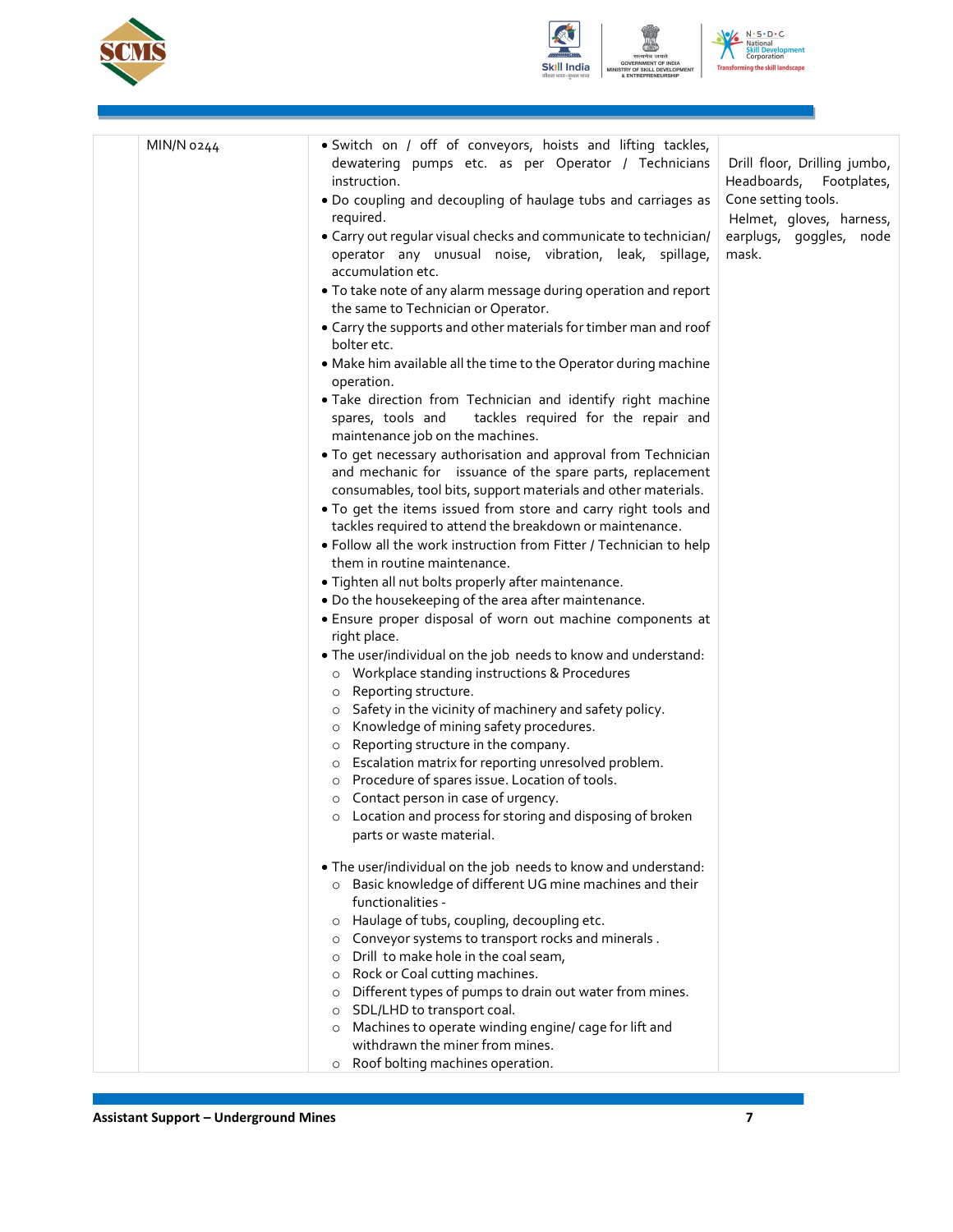



 $N \cdot S \cdot D \cdot C$ National<br>Skill Develop<br>Corporation Transforming the skill landscape

|   |                                                                                                                                                                             | Electrical instruments used in underground :-<br>i)<br>О<br>Transformers, ii) Switchgear, iii) Lighting, iv) Pump, v)<br>Motors.<br>Gas detectors and precautions to be taken against noxious<br>$\circ$<br>gases.<br>. Know right lubricants for conveyors, drives, gearboxes, chain<br>and sprocket drives and greasing points of different machines<br>. Know the right set of tools and tackles required for<br>Maintenance.<br>. Procedure of acquisitions of tools and tackles from store and<br>return policies.<br>· Different types of jacks and lifting tackles and their capacity.                                                                                                                                                                                                                                                                                                                                                                                                                                                                                                                                                                                                                                                                                                                                                                                                                                                                                                                                                                                                                                                                                                                                                                                                                                                                                                                                                                                                                                                                                |                                                                                                                       |
|---|-----------------------------------------------------------------------------------------------------------------------------------------------------------------------------|------------------------------------------------------------------------------------------------------------------------------------------------------------------------------------------------------------------------------------------------------------------------------------------------------------------------------------------------------------------------------------------------------------------------------------------------------------------------------------------------------------------------------------------------------------------------------------------------------------------------------------------------------------------------------------------------------------------------------------------------------------------------------------------------------------------------------------------------------------------------------------------------------------------------------------------------------------------------------------------------------------------------------------------------------------------------------------------------------------------------------------------------------------------------------------------------------------------------------------------------------------------------------------------------------------------------------------------------------------------------------------------------------------------------------------------------------------------------------------------------------------------------------------------------------------------------------------------------------------------------------------------------------------------------------------------------------------------------------------------------------------------------------------------------------------------------------------------------------------------------------------------------------------------------------------------------------------------------------------------------------------------------------------------------------------------------------|-----------------------------------------------------------------------------------------------------------------------|
| 4 | <b>Health &amp; Safety:</b><br><b>Theory Duration</b><br>(hh:mm)<br>10:00<br><b>Practical Duration</b><br>(hh:mm)<br>25:00<br><b>Corresponding NOS</b><br>Code<br>MIN/No901 | . This unit provides the information regarding worksite health and<br>safety. This unit is about adhering to health and safety<br>requirements at the worksite during equipment operations.<br>• Comply with occupational health and safety regulations adopted<br>by the employer.<br>· Follow mining operations procedures with respect to materials<br>handling and accidents.<br>. Comply with safety, health, security and environment related<br>regulations / guidelines at the work site.<br>• Use Personal Protective Equipment (PPE) and other safety gear<br>such as seat belt, body protection, respiratory protection, eye<br>protection, ear protection and hand protection.<br>. Follow safety measures during operations to ensure that the<br>health and safety of self or others (including members of the<br>public) is not at risk.<br>• Carry out operations as per the manufacturer's and worksite<br>related health and safety guidelines.<br>. Handle the transport, storage and disposal of hazardous<br>materials and waste in compliance with worksite health, safety<br>and environmental guidelines.<br>. Follow safety regulations and procedures with regard to<br>worksite hazards and risks.<br>• Operate various grades of fire extinguishers, as applicable.<br>• Support in administering basic first aid and report to concerned<br>team members, as required, in case of an accident.<br>• Respond promptly and appropriately to an accident/incident or<br>emergency situation, within limits of your role and<br>responsibility.<br>. Record and report details related to operations, incidents or<br>accidents, as applicable<br>. Follow the manufacturer's instructions for care and safe<br>operation of the equipment.<br>• Awareness about benching in quarries, dressing of overhangs,<br>undercuts, fencing.<br>• Uses of First aid and Hygiene.<br>· Awareness of Code of traffic in specific areas of mine.<br>Significance of fences.<br>• Standing orders in force at the mine. Safety in the vicinity of<br>Machinery. | Gloves, Safety shoes,<br>Safety goggles, Safety<br>helmet, Fire extinguisher,<br>Types of log book, First Aid<br>box. |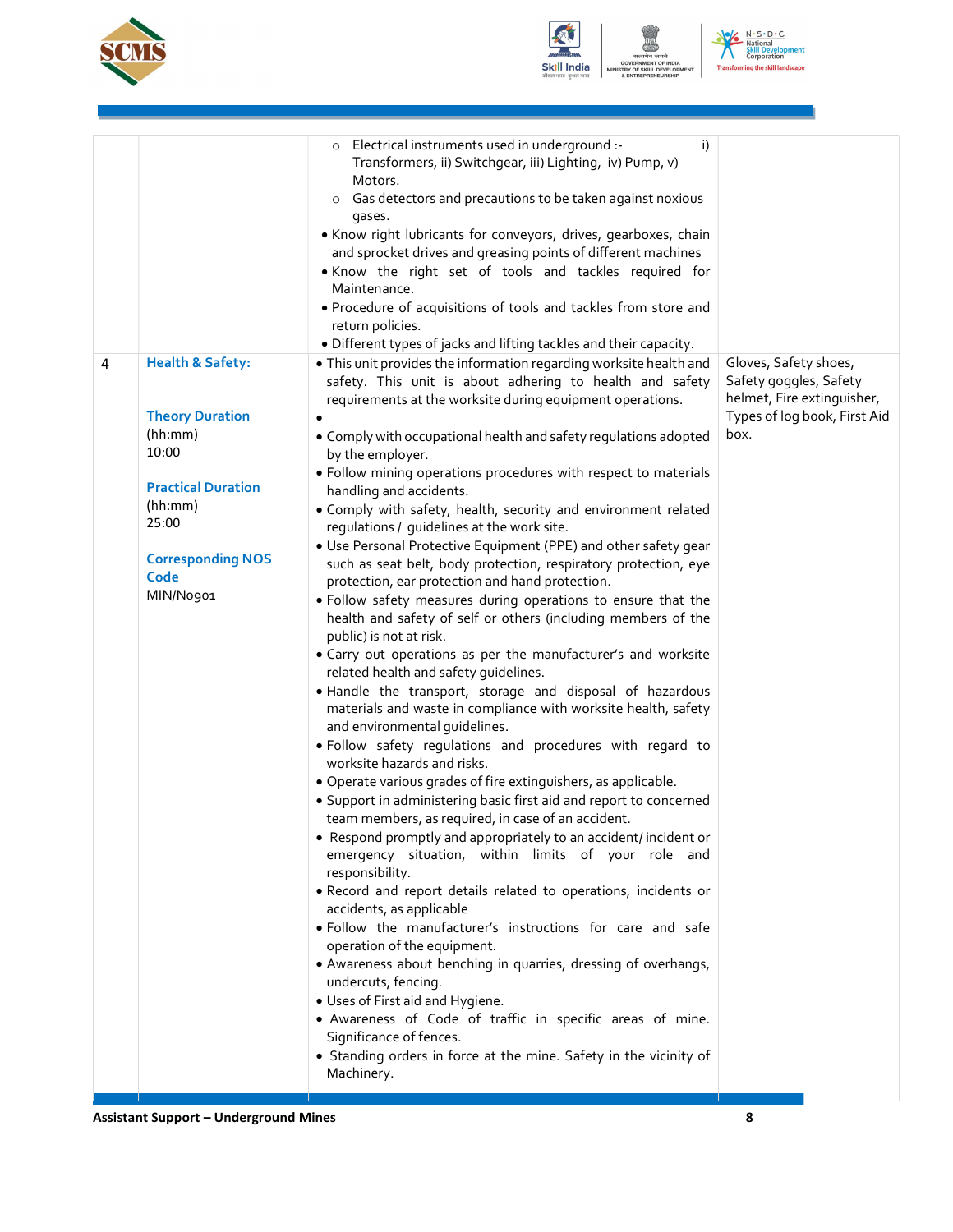



|                                                                        | • Shot-firing and Safety regulations. How and where to take<br>shelters? Knowledge of mining safety procedures.<br>· Outcome of violation of safety procedures.<br>· Locally prepared Emergency Preparedness /<br>Disaster<br>Management Plan.<br>• Process for reporting any unsafe act/condition in work area<br>which may endanger his or his colleague's life.<br>· Sources of dust, noise and vibration and measures to minimize.<br>• Hazardous material safety and security rules and regulations as<br>prescribed by DGMS.<br>. In-depth knowledge of operation of the Jack Hammer and<br>chipped materials flow.<br>• Knowledge of technical and gallery training as per first schedule, |
|------------------------------------------------------------------------|---------------------------------------------------------------------------------------------------------------------------------------------------------------------------------------------------------------------------------------------------------------------------------------------------------------------------------------------------------------------------------------------------------------------------------------------------------------------------------------------------------------------------------------------------------------------------------------------------------------------------------------------------------------------------------------------------|
| <b>Total Duration</b>                                                  | Mining Vocational Training Rules (MVTR) 1966.<br>Unique Equipment Required:                                                                                                                                                                                                                                                                                                                                                                                                                                                                                                                                                                                                                       |
| <b>Theory Duration</b><br>60:00<br><b>Practical Duration</b><br>190:00 | Safety lamp, Self-contained self-rescue device, Slurry pipeline, Spreader (mining), Stacker,<br>Stamp mill, Stedman Machine Company, Sundew (dragline), Photo analysis, Quarry tub, Road<br>header, Rock breaker, Mining lamp, Underground Personnel Carriers, Davy lamp, Dragline<br>excavator, Drill floor, Drilling jumbo, Headboards, Footplates, Cone setting tools.<br>Helmet, gloves, harness, earplugs, goggles, node mask.                                                                                                                                                                                                                                                               |

Grand Total Course Duration: 250 Hours, 0 Minutes

(This syllabus/ curriculum has been approved by SSC: Skill Council for Mining Sector)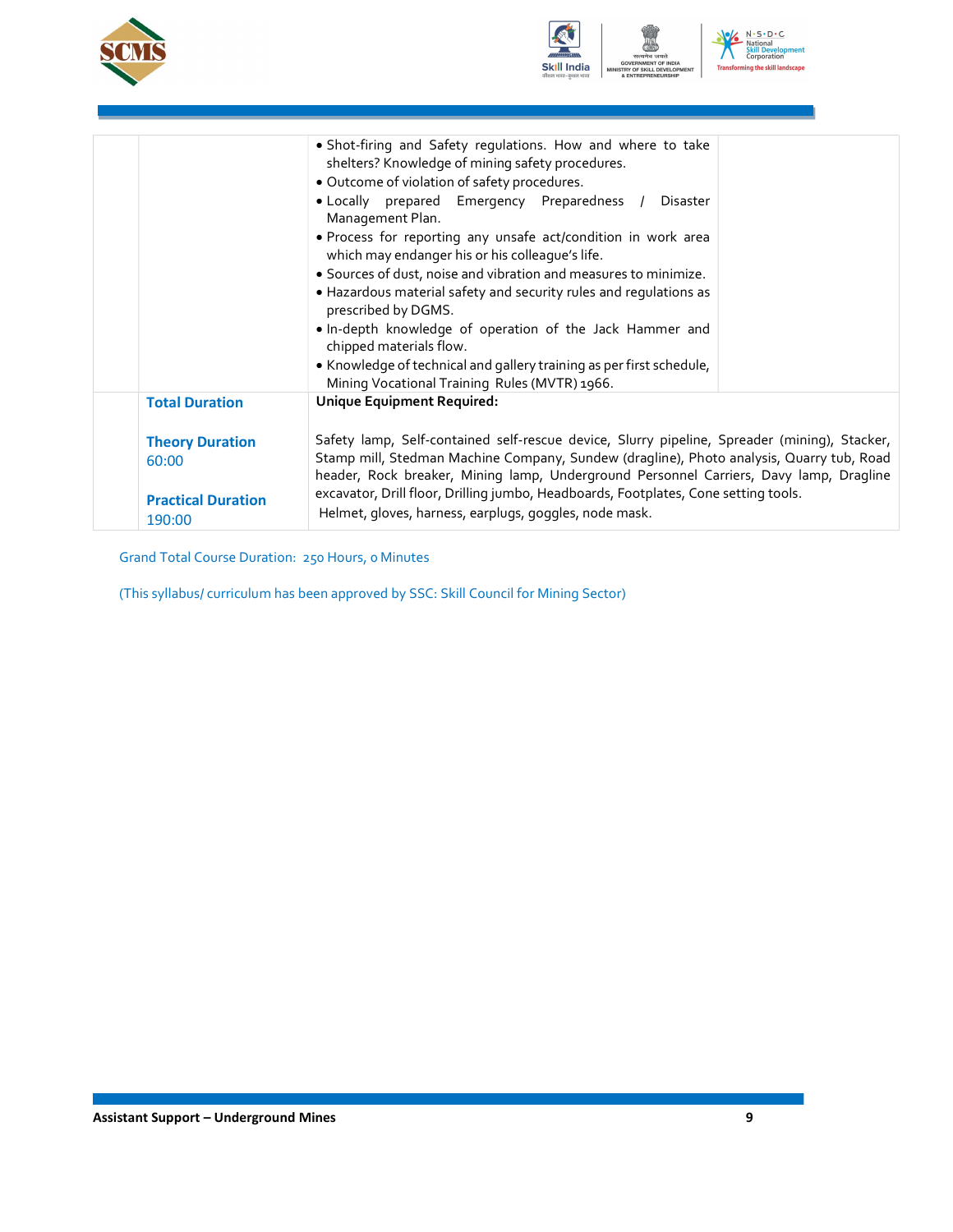



### Trainer Prerequisites for Job role: "Assistant Support – Underground Mines" mapped to Qualification Pack: "MIN/Q0213"

| Sr.            | Area                                     | <b>Details</b>                                                                                                                                                                                                                                                                                                                                                                          |
|----------------|------------------------------------------|-----------------------------------------------------------------------------------------------------------------------------------------------------------------------------------------------------------------------------------------------------------------------------------------------------------------------------------------------------------------------------------------|
| No.            |                                          |                                                                                                                                                                                                                                                                                                                                                                                         |
| $\mathbf{1}$   | Description                              | To deliver accredited training service, mapping to the curriculum detailed above, in accordance<br>with the Qualification Pack "MIN/Q0213".                                                                                                                                                                                                                                             |
| $\overline{2}$ | Personal<br><b>Attributes</b>            | Aptitude for conducting training, and pre/ post work to ensure competent, employable<br>candidates at the end of the training. Strong communication skills, interpersonal skills, ability<br>to work as part of a team; a passion for quality and for developing others; well-organised and<br>focused, eager to learn and keep oneself updated with the latest in the mentioned field. |
| 3              | Minimum<br>Educational<br>Qualifications | Class VIII Pass                                                                                                                                                                                                                                                                                                                                                                         |
| 4a             | <b>Domain</b><br>Certification           | Statutory Certificate from Directorate General of Mines Safety (DGMS) for Job Role: "Assistant<br>Support - Underground Mines" mapped to QP: "MIN/Qo213". Minimum accepted score for<br>domain certification will be 80%.                                                                                                                                                               |
| 4 <sub>b</sub> | <b>Platform</b><br>Certification         | Recommended that the Trainer is certified for the Job Role: "Trainer", mapped to the<br>Qualification Pack: "MEP/Q0102". Minimum accepted score for platform certification will be<br>80%.                                                                                                                                                                                              |
| 5              | Experience                               | Preferably 2-3 years of working experience at underground mines or maintenance work like<br>electrical / mechanical maintenance.                                                                                                                                                                                                                                                        |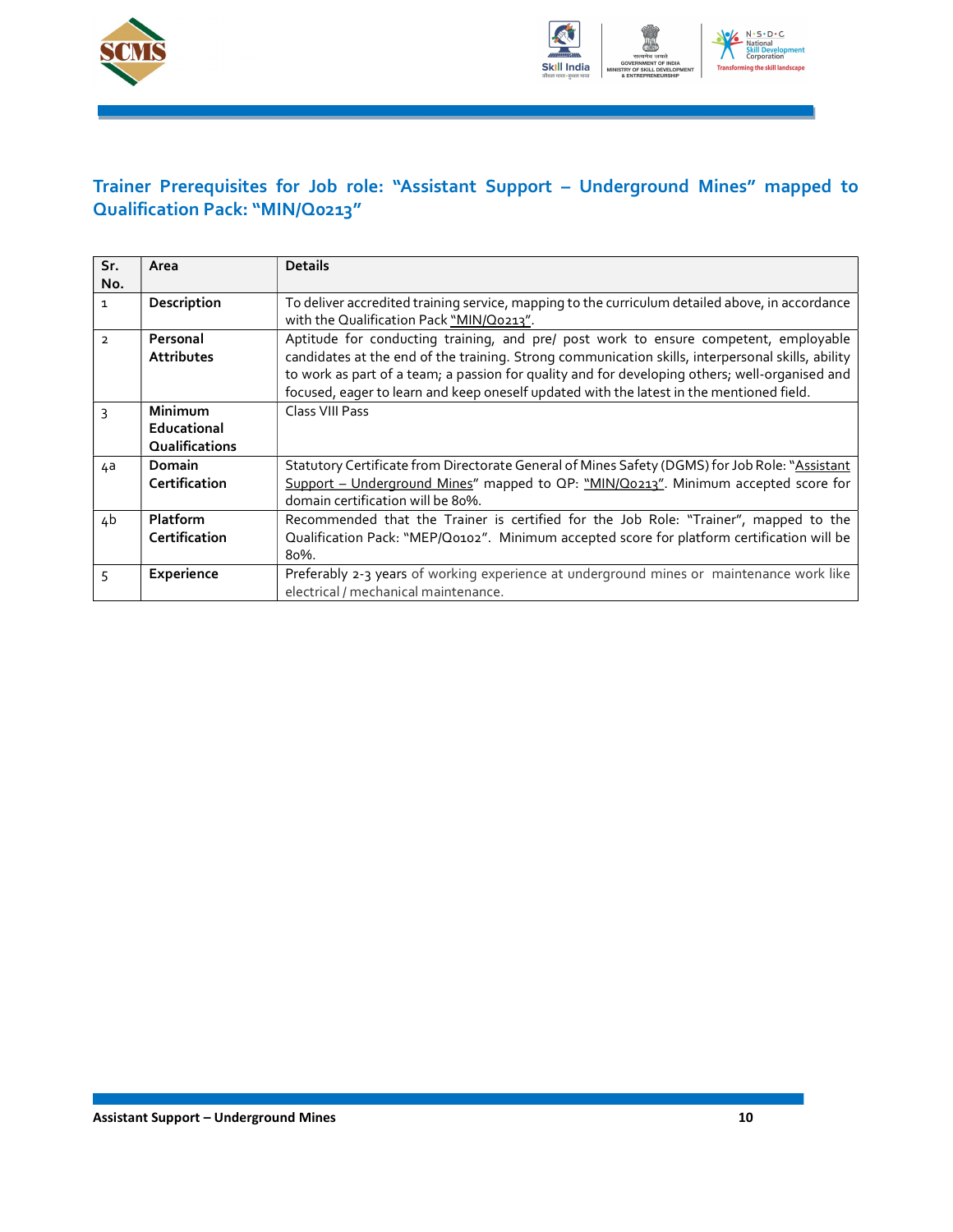



#### Annexure: Assessment Criteria

| <b>Assessment Criteria for Assistant Support – Underground Mines</b> |                                              |
|----------------------------------------------------------------------|----------------------------------------------|
| <b>Job Role</b>                                                      | <b>Assistant Support - Underground Mines</b> |
| Qualification Pack                                                   | MIN/Q0213                                    |
| <b>Sector Skill Council</b>                                          | Minina                                       |

| Sr.            | <b>Guidelines for Assessment</b>                                                                                                                                                                                                                                                            |
|----------------|---------------------------------------------------------------------------------------------------------------------------------------------------------------------------------------------------------------------------------------------------------------------------------------------|
| No.            |                                                                                                                                                                                                                                                                                             |
| $\mathbf{1}$   | Criteria for assessment for each Qualification Pack will be created by the Sector Skill Council. Each Performance<br>Criteria (PC) will be assigned marks proportional to its importance in NOS. SSC will also lay down proportion of marks<br>for Theory and Skills Practical for each PC. |
| $\overline{2}$ | The assessment of the theory/knowledge will be based on written test/viva-voce or both while skill test shall be hands<br>on practical. Behavior and attitude will be assessed while performing the task.                                                                                   |
|                | Individual assessment agencies will create unique question papers for theory part for each candidate at each<br>examination/training Centre (as per assessment criteria given)                                                                                                              |
| 4              | Individual assessment agencies will create unique evaluations for skill practical for every student at each<br>examination/training Centre based on these criteria.                                                                                                                         |
|                | To pass the Qualification Pack, every trainee should score a minimum of 50% in every NOS                                                                                                                                                                                                    |
| 6              | In case of successfully passing only certain number of NOS's, the trainee is eligible to take subsequent assessment on<br>the balance NOS's to pass the Qualification Pack.                                                                                                                 |

|                                                                         |                                                                                                                                              |                             |              | <b>Marks Allocation</b> |                                   |
|-------------------------------------------------------------------------|----------------------------------------------------------------------------------------------------------------------------------------------|-----------------------------|--------------|-------------------------|-----------------------------------|
| <b>Assessment outcomes</b>                                              | <b>Assessment Criteria for outcomes</b>                                                                                                      | <b>Total</b><br><b>Mark</b> | Out<br>Οf    | <b>Theory</b>           | <b>Skills</b><br><b>Practical</b> |
|                                                                         |                                                                                                                                              | 100                         | 100          | 30                      | 70                                |
| 1. MIN/N0243: Assisting<br>in getting work area<br>ready<br>and<br>pre- | PC1. Clean the haulage track, mining machinery and<br>work area,                                                                             | 35                          | 3            | $\mathbf{1}$            | $\overline{2}$                    |
| operational checks.                                                     | PC2. Couple / uncouple haulage tubs / carriages,                                                                                             |                             | 3            | $\mathbf{1}$            | $\overline{2}$                    |
|                                                                         | PC3. Check oil and lubricants level.                                                                                                         |                             | $\mathbf{1}$ | $\mathbf{1}$            | $\overline{2}$                    |
|                                                                         | PC4. To immediately notify any unsafe material or<br>cut wire or any such broken things to Operator /<br>Technicians.                        |                             | 2            | $\Omega$                | $\overline{2}$                    |
|                                                                         | PC5. Carry out daily greasing and lubrication of<br>conveyors and machine drives as per schedule or as<br>directed by Operator / technician. |                             | 3            | $\mathbf{1}$            | $\overline{2}$                    |
|                                                                         | PC6. Help replace any drill bit as per instruction from<br>Operator / technicians. Help replace any support and<br>mesh supports etc.        |                             | 3            | 1                       | $\overline{2}$                    |
|                                                                         | PC7. Follow the work orders.                                                                                                                 |                             | 2            | $\overline{2}$          | $\Omega$                          |
|                                                                         | PC8. Assist the Operator and Technician in<br>conducting daily inspection and check of the<br>machine.                                       |                             | 3            | $\mathbf{1}$            | $\overline{2}$                    |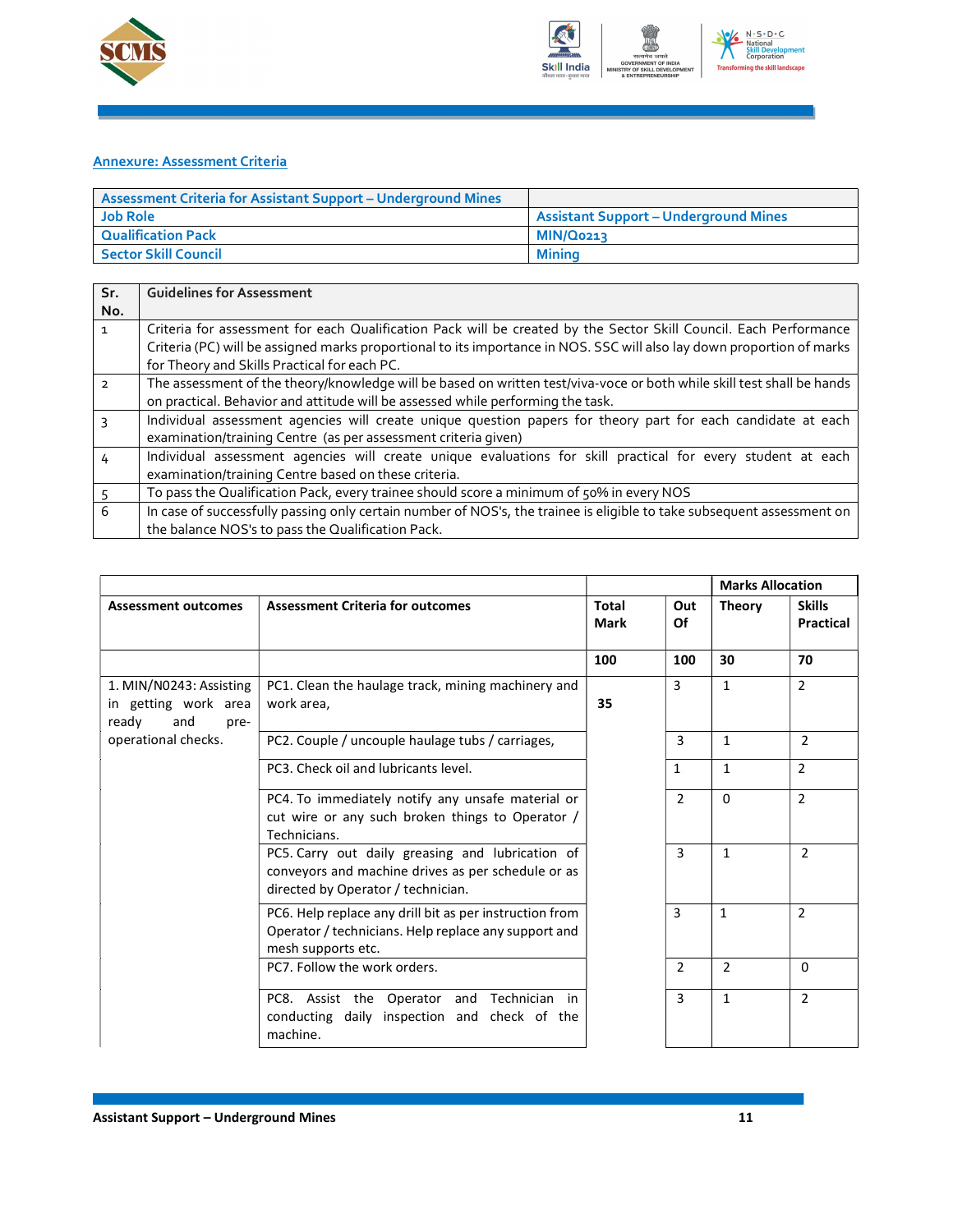



 $N \cdot S \cdot D \cdot C$ National<br>Skill Develop<br>Corporation ming the skill landscape **Transfo** 

|                                                                       | PC9. Carry out preliminary & visual checks. Observe<br>any unusual noise, vibration, leak, spillage,<br>accumulation etc. and communicate the same to<br>Operator / Technician / Fitter.            |              | 3              | $\mathbf{1}$ | $\overline{2}$ |
|-----------------------------------------------------------------------|-----------------------------------------------------------------------------------------------------------------------------------------------------------------------------------------------------|--------------|----------------|--------------|----------------|
|                                                                       | PC10. Check track chain bolts and give torque if<br>required. Check belts, chains and other drive<br>components.                                                                                    |              | $\overline{2}$ | $\mathbf{1}$ | $\mathbf{1}$   |
|                                                                       | readings<br>of meter<br>PC11. Take<br>and<br>gauge<br>measurements & sensor standards and inform<br>Operator / Technician.                                                                          |              | $\overline{2}$ | $\mathbf{1}$ | $\mathbf{1}$   |
|                                                                       | PC12. Carry required tools, daily consumables and<br>parts required during the shift operation to the<br>machine and for repair and maintenance.                                                    |              | $\overline{2}$ | 0            | $\overline{2}$ |
|                                                                       | PC13. Clean the machine parts or subassemblies for<br>technicians to carry out fault repair.                                                                                                        |              | 2              | $\mathsf 0$  | $\overline{2}$ |
|                                                                       | PC14. Use the tools in proper way and as per<br>direction of operator / technician.                                                                                                                 |              | $\overline{2}$ | 0            | $\overline{2}$ |
|                                                                       |                                                                                                                                                                                                     | <b>Total</b> | 35             | 11           | 24             |
| 2. MIN/N0244: Assisting<br>the<br>operator<br>for                     | PC1. Understand the basic operations of each<br>machine in underground mines.                                                                                                                       |              | 5              | 3            | 2              |
| operation and assisting<br>technician<br>in<br>maintenance&<br>repair | PC2. Follow<br>the<br>of<br>instruction<br>supervisors/operators/Technicians.                                                                                                                       | 45           | $\overline{2}$ | $\mathbf{1}$ | $\mathbf{1}$   |
| and breakdown.                                                        | PC3. Check the machine vicinity is clear of any<br>obstructions and no unauthorised person is present<br>there. To notify the operator accordingly.                                                 |              | $\overline{2}$ | 0            | $\overline{2}$ |
|                                                                       | PC4. Switch on / off of conveyors, hoists and lifting<br>tackles, dewatering pumps etc. as per Operator /<br>Technicians instruction.                                                               |              | 3              | $\mathbf{1}$ | $\overline{2}$ |
|                                                                       | PC5. Do coupling and decoupling of haulage tubs and<br>carriages as required.                                                                                                                       |              | 3              | 0            | 3              |
|                                                                       | PC6. Carry<br>out regular<br>visual<br>checks<br>and<br>communicate to technician/ operator any unusual<br>noise, vibration, leak, spillage, accumulation etc.                                      |              | 3              | $\mathbf{1}$ | $\overline{2}$ |
|                                                                       | PC7. To take note of any alarm message during<br>operation and report the same to Technician or<br>Operator.                                                                                        |              | 4              | $\mathbf{1}$ | 3              |
|                                                                       | PC8. Carry the supports and other materials for<br>timberman and roof bolter etc.                                                                                                                   |              | 3              | $\mathbf{1}$ | $\overline{2}$ |
|                                                                       | PC9. Make himself available all the time to the<br>Operator during machine operation.                                                                                                               |              | $\overline{2}$ | $\mathbf{1}$ | 1              |
|                                                                       | PC10. Take direction from Technician and identify<br>right machine spares, tools and tackles required for<br>the repair and maintenance job on the machines.                                        | 3            | 0              | 3            |                |
|                                                                       | PC11. To get necessary authorisation and approval<br>from Technician and mechanic for issuance of the<br>spare parts, replacement consumables, tool bits,<br>support materials and other materials. |              | $\overline{2}$ | 0            | $\overline{2}$ |